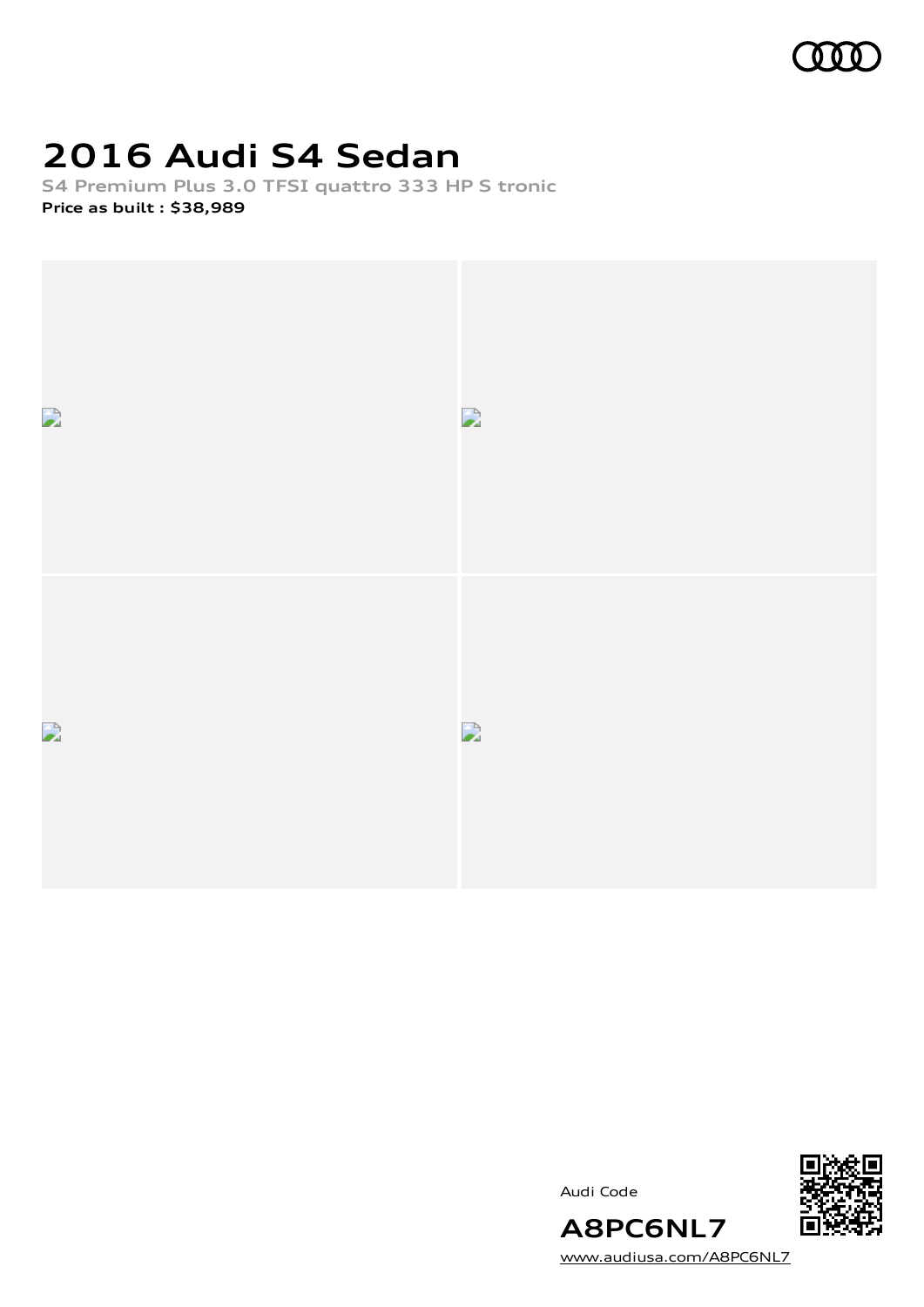## **Summary**

#### **Audi 2016 Audi S4 Sedan**

S4 Premium Plus 3.0 TFSI quattro 333 HP S tronic

**Price as buil[t](#page-10-0)** \$38,989

#### **Exterior colour**

Mythos Black metallic

#### $\overline{\phantom{a}}$

#### **Further Information**

| Warranty        |              |
|-----------------|--------------|
|                 | N٥           |
| Mileage         | 22,903 miles |
| Type of vehicle | Used car     |

**Interior colour**

#### **Technical Specifications**

| Engine type                  | Six-cylinder                                     |
|------------------------------|--------------------------------------------------|
| stroke                       | Displacement/Bore and 2,995/84.5 x 89.0 cc/mm    |
| Max. output                  | 245 (333)/5500-6500 HP                           |
| Torque                       | 325 @ 2,900 - 5,300 lb-ft@rpm                    |
| Top track speed              | 155 mph or 130 mph with all-<br>season tires mph |
| Acceleration (0 - 60<br>mph) | 4.9 sec. seconds                                 |
| Recommended fuel             | Premium                                          |

#### **Audi Code** A8PC6NL7

**Your configuration on www.audiusa.com** [www.audiusa.com/A8PC6NL7](https://www.audiusa.com/A8PC6NL7)

**Commission number** 9620307e0a0e09a92577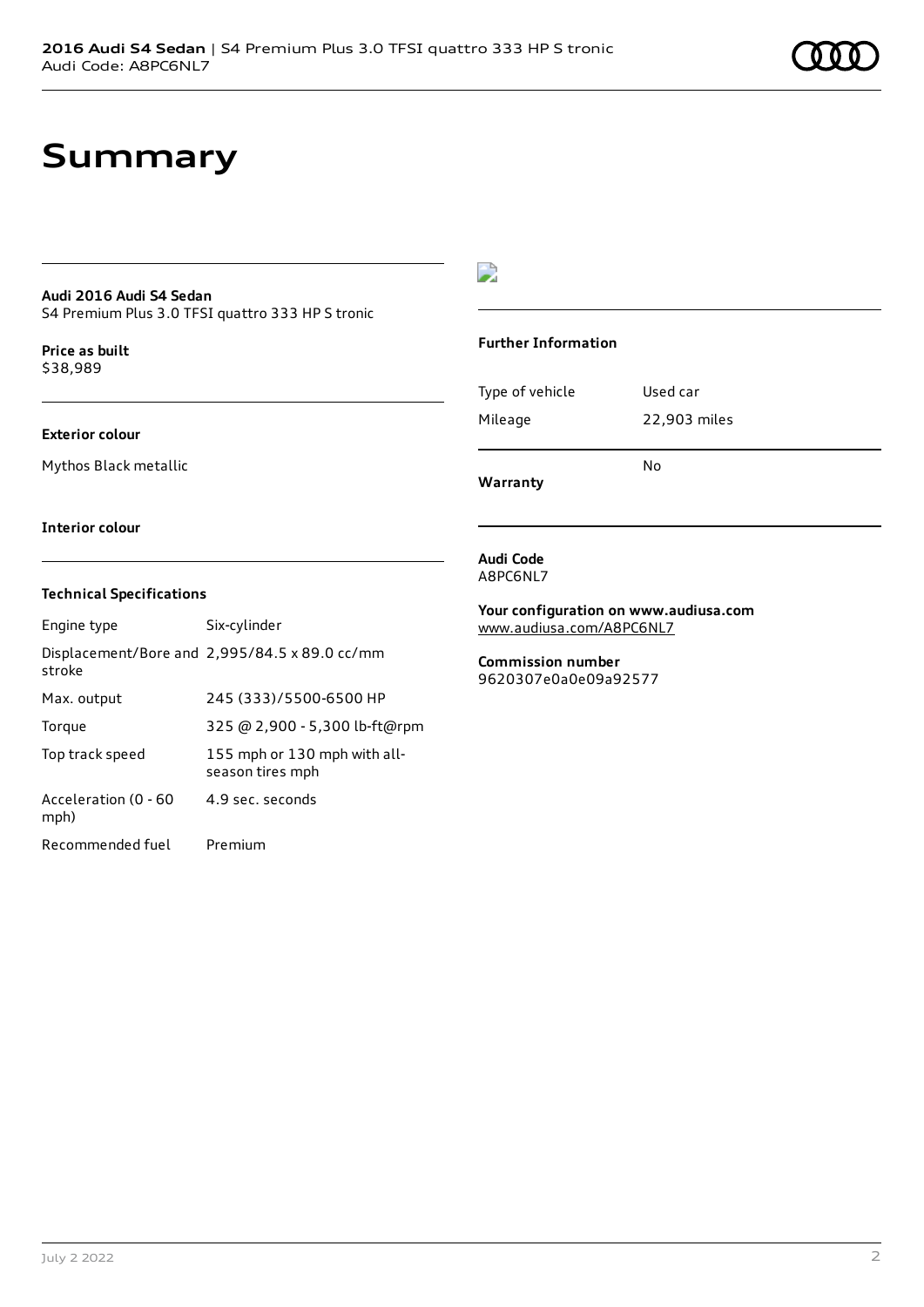# **Equipment**

Mythos Black metallic

Black Optic package

Gloss Black trim around exterior windows

19" Audi Sport® 5-V-spoke design wheels (Titanium finish) with 255/35 summer performance tires

Technology package

Leather package

Fine Nappa leather seating surfaces

Carbon Atlas inlay

DVD Player

Bang & Olufsen® sound system









**(1/2)**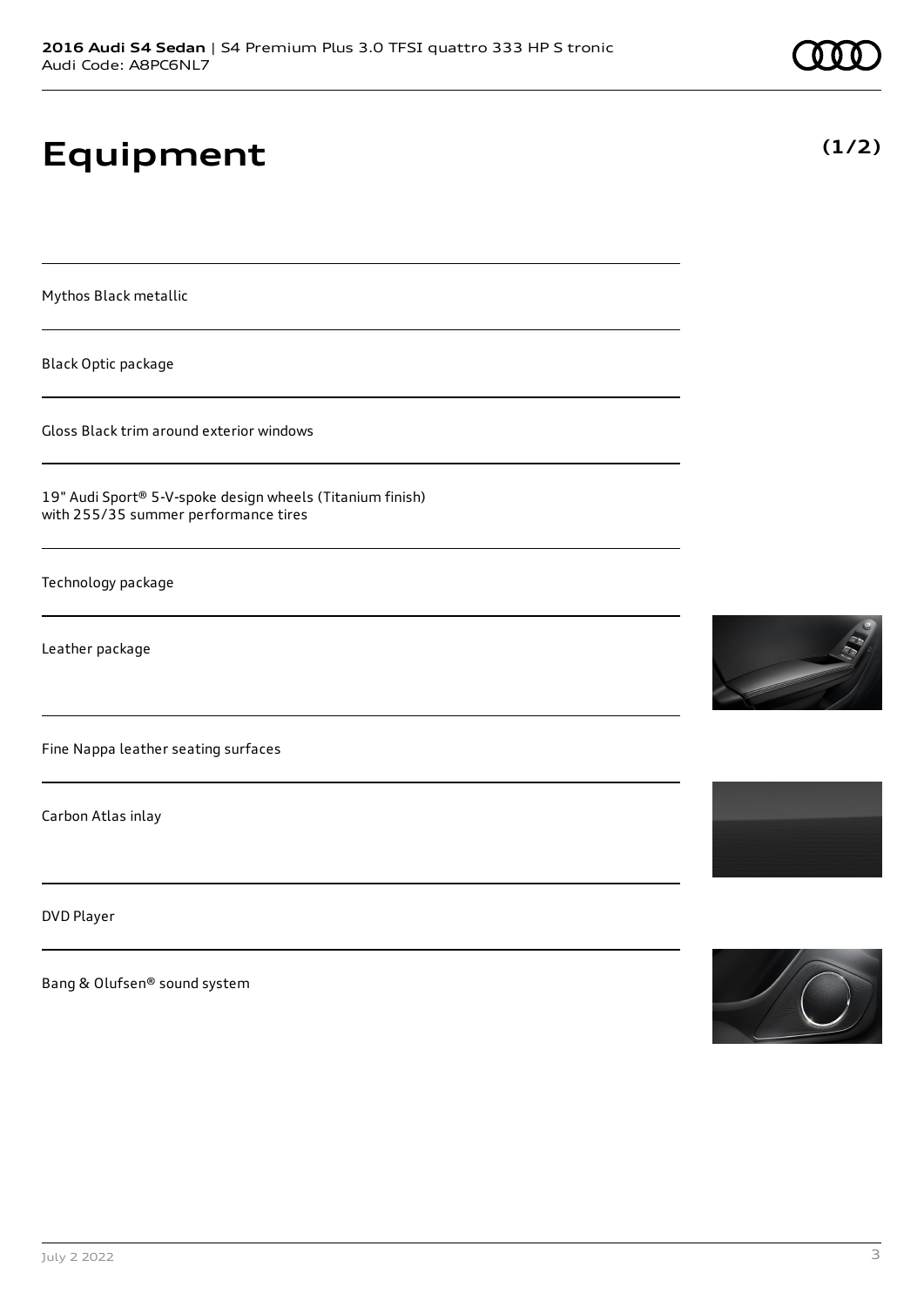# **Equipment**

Color driver information system

HD Radio™ Technology

Voice control

Audi side assist

BLUETOOTH® wireless technology preparation for mobile phone



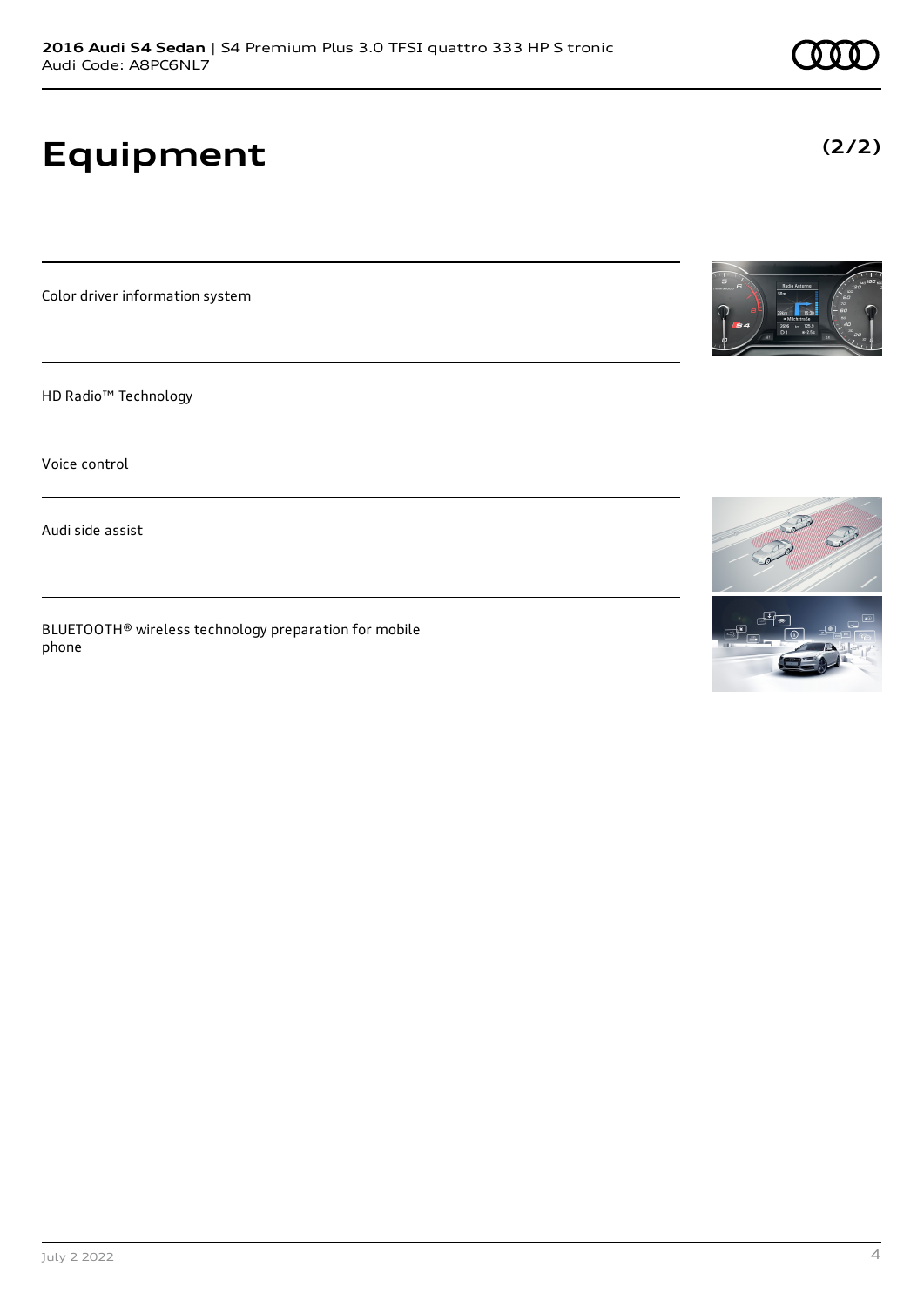# **Standard features**

#### **Safety and Security**

| 1AT | Electronic stabilisation control (ESC)                                            |
|-----|-----------------------------------------------------------------------------------|
| UH1 | Electromechanical parking brake                                                   |
| 8T1 | Cruise control with coast, resume and<br>accelerate features                      |
| VC2 | Garage door opener (HomeLink®)                                                    |
| QZ7 | Electromechanical power steering                                                  |
| 7K6 | Tire-pressure monitoring system                                                   |
| 4X3 | Side airbags at front and head airbag system                                      |
| 8N6 | Light / rain sensor                                                               |
| 413 | Audi advanced key - keyless start, stop and<br>entry                              |
| 3B7 | ISOFIX child seat mounting and Top Tether<br>anchorage point for outer rear seats |
|     |                                                                                   |

#### **Exterior**

| 0PO | Dual exhaust outlets                                                        |
|-----|-----------------------------------------------------------------------------|
| 6XM | Power-adjustable, auto-dimming, heated<br>exterior side mirrors with memory |
| 1S1 | Car jack                                                                    |
| 1BD | S sport suspension                                                          |
| 512 | Larger rear spoiler                                                         |
| 8EH | Xenon plus headlights                                                       |
| 803 | Automatic headlight leveling                                                |
| 8SL | LED taillights                                                              |
| 4KC | Side and rear windows in heat-insulating<br>glass                           |
|     |                                                                             |

#### **Interior**

QE1 Storage nets in backs of front seats

| <b>Interior</b> |                                                                               |
|-----------------|-------------------------------------------------------------------------------|
| 3FE             | Electric slide/tilt sunroof with sun<br>screen/sunblind                       |
| 7M2             | Aluminum door sill inlays with S emblem                                       |
| 6N)             | Light cloth headliner                                                         |
| 9AQ             | Four-zone automatic climate control                                           |
| 4L7             | Auto-dimming interior mirror with compass                                     |
| QQ1             | Illumination for interior door handles, air<br>vent controls, front footwells |
| 2PK             | Three-spoke flat-bottom steering wheel with<br>shift paddles                  |
| 6E3             | Front center armrest                                                          |
| 7F9             | Leather gearshift knob                                                        |
| 5XF             | Dual front sun visors with lighted vanity<br>mirrors                          |
| 3NZ             | Split folding 60/40 rear seat backs                                           |
| 4A3             | Heated front seats                                                            |

#### **Infotainment and Driver Assistance**

| 2H1 | Audi drive select®   |
|-----|----------------------|
| UF7 | Audi music interface |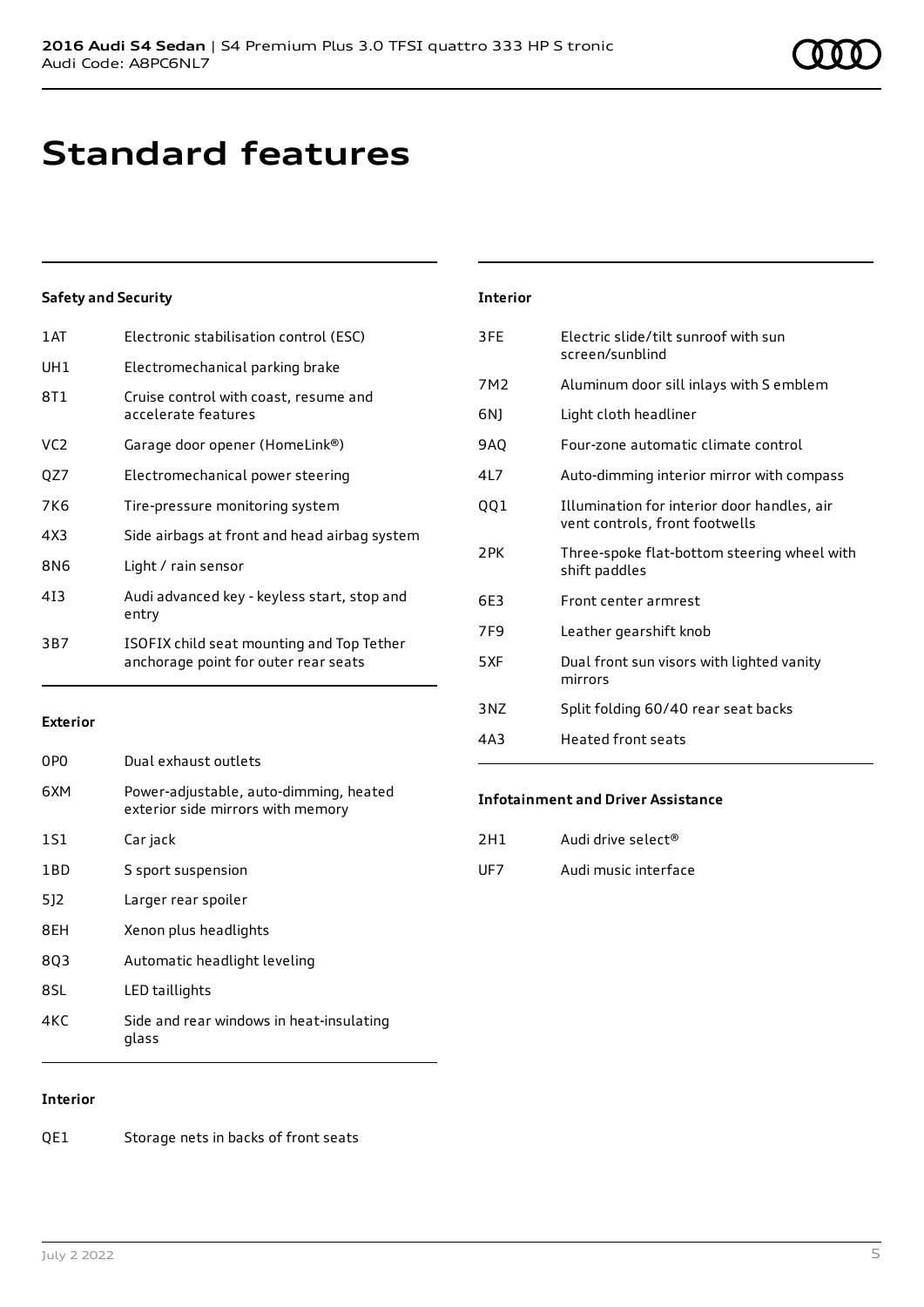# **Dealer remarks**

| 2016 AUDI S4                          |
|---------------------------------------|
| 1 OWNER CAREAX                        |
| RECENT TRADE IN                       |
| LOW MILES!                            |
| QUATTRO WITH SPORTS REAR DIFFERENTIAL |
| <b>TECHNOLOGY PACKAGE</b>             |
| NAVIGATION GPS                        |
| REARVIEW CAMERA                       |
| <b>LANE CHANGE ASSIST</b>             |
| AUDI SIDE ASSIST                      |
| <b>BANG &amp; OLUFSEN SOUND</b>       |
| POWER SUNROOF MOONROOF                |
| <b>HEATED FRONT SEATS</b>             |

-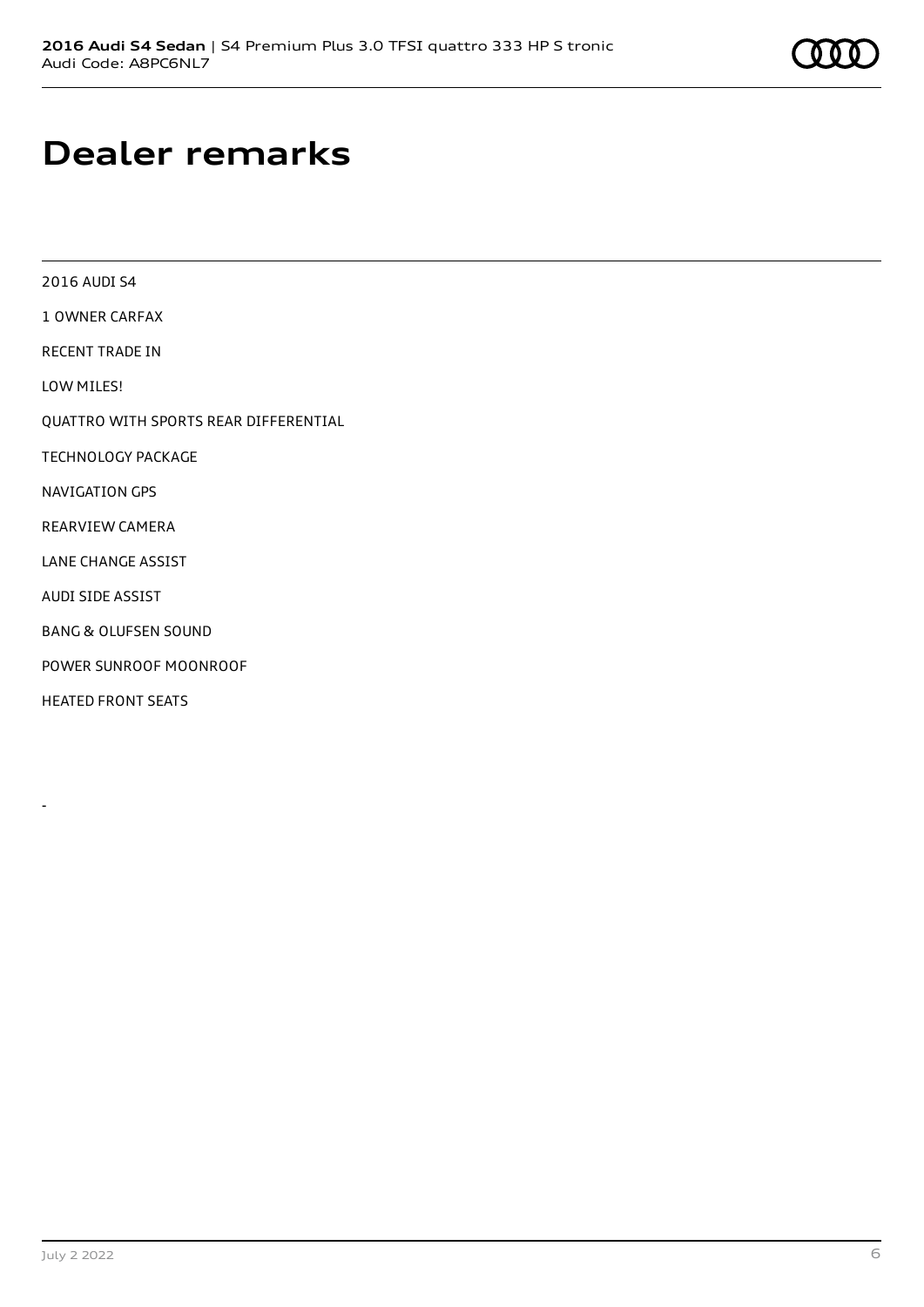## **Technical Specifications**

#### **Engineering | Performance**

| Engine type                                 | Six-cylinder                                     |
|---------------------------------------------|--------------------------------------------------|
| Acceleration (0 - 60<br>mph)                | 4.9 sec. seconds                                 |
| Max. output                                 | 245 (333)/5500-6500 HP                           |
| Engine block                                | Aluminum-alloy                                   |
| Induction/fuel injection Supercharged/TFSI® |                                                  |
| Cylinder head                               | Aluminum-alloy                                   |
| Max. output ps/hp                           | 333 @ 5,500 - 6,500 @ rpm                        |
| stroke                                      | Displacement/Bore and 2,995/84.5 x 89.0 cc/mm    |
| Top track speed                             | 155 mph or 130 mph with all-<br>season tires mph |
| Torque                                      | 325 @ 2,900 - 5,300 lb-ft@rpm                    |
| Valvetrain                                  | 24-valve DOHC with variable valve<br>timing      |

#### **Electrical system**

| Alternator | 14 Volts - 150 amp |
|------------|--------------------|
| Battery    | 12 Volts - 80 amp  |

### **Transmission | Drivetrain**

| Gear ratios: 6th         | 0.625                                                                                                       |
|--------------------------|-------------------------------------------------------------------------------------------------------------|
| Gear ratios: Final Drive | 3.875                                                                                                       |
| Gear ratios: 7th         | 0.519                                                                                                       |
| Gear ratios: 4th         | 1.025                                                                                                       |
| Transmission             | Seven-speed S tronic <sup>®</sup> dual-clutch<br>transmission with quattro <sup>®</sup> all-<br>wheel drive |
| Gear ratios: 5th         | 0.787                                                                                                       |
| Gear ratios: 2nd         | 2.150                                                                                                       |
| Gear ratios: 3rd         | 1.406                                                                                                       |
| Gear ratios: Reverse     | 2.944                                                                                                       |
| Gear ratios: 1st         | 3.692                                                                                                       |
|                          |                                                                                                             |

#### **Steering**

| Steering type                              | Electromechanical power steering<br>system |
|--------------------------------------------|--------------------------------------------|
| Turning diameter, curb- 37.7 ft<br>to-curb |                                            |
| Steering ratio                             | 15.9:1                                     |

#### **Suspension**

| Front axle | Five-link front S4 sport suspension          |
|------------|----------------------------------------------|
| Rear axle  | Trapezoidal-link rear S4 sport<br>suspension |

#### **Brakes**

| Front brakes | 13.6 (ventilated disc) in |
|--------------|---------------------------|
| Rear brakes  | 13.0 (ventilated disc) in |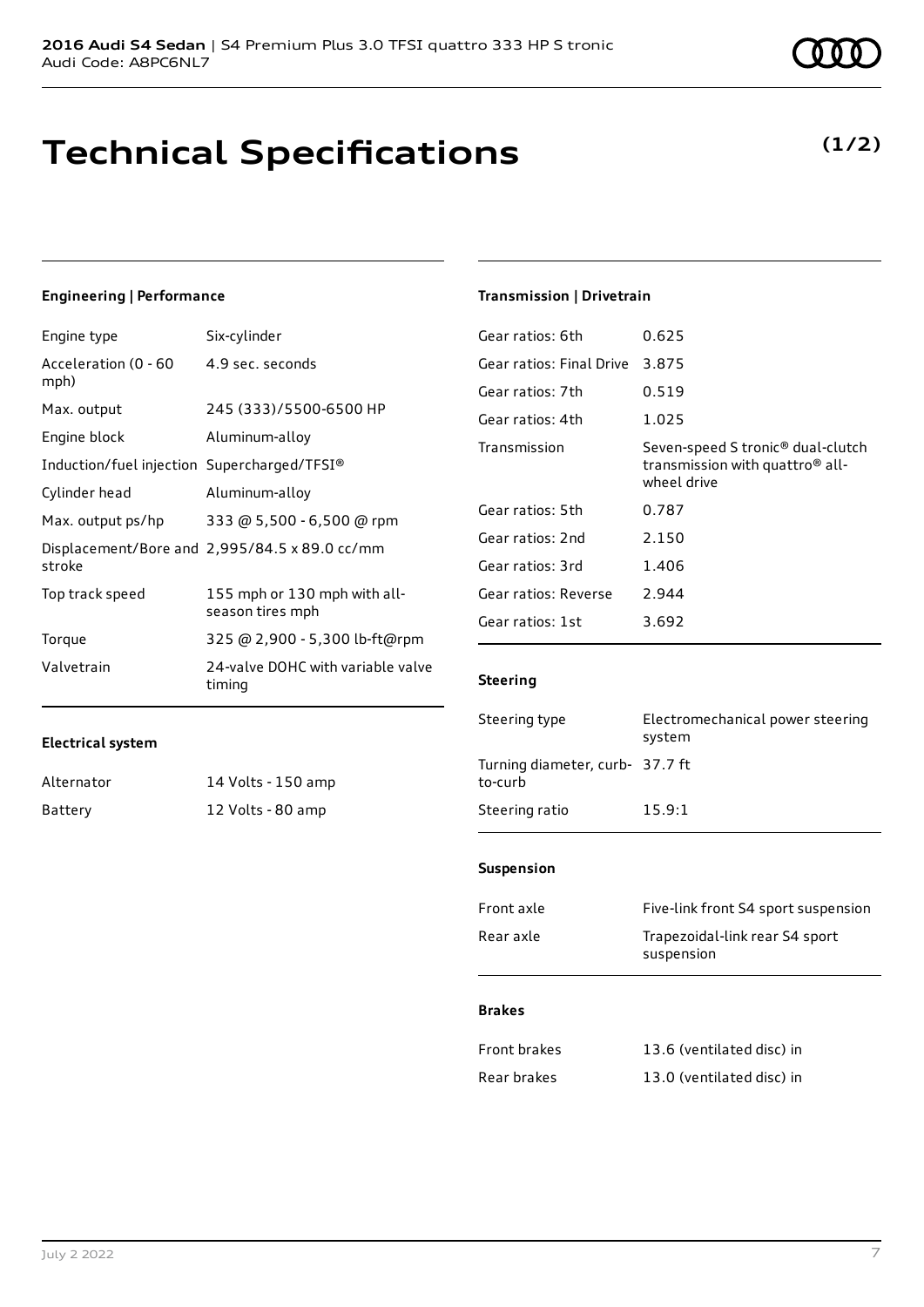## **Technical Specifications**

#### **Body**

| Material             | Fully galvanized steel unibody with<br>aluminum hood |
|----------------------|------------------------------------------------------|
| Corrosion protection | Multistep anti-corrosion protection                  |

#### **Warranty | Maintenance**

| Warranty    | 4-year/50,000-mile new vehicle<br>limited warranty                                       |
|-------------|------------------------------------------------------------------------------------------|
| Maintenance | 12-month/5,000-mile (whichever<br>occurs first) NO CHARGE first<br>scheduled maintenance |

#### **Exterior Measurements**

| Height                           | 55.4 in  |
|----------------------------------|----------|
| Overall width without<br>mirrors | 71.9 in  |
| Length                           | 185.7 in |
| Wheelbase                        | 110.7 in |
| Drag coefficient                 | 0.30 Cw  |
| Overall width with<br>mirrors    | 80.3 in  |
| Track rear                       | 60.6 in  |
| <b>Track front</b>               | 61.1 in  |
| Curb weight                      | 3.935 lb |

#### **Interior measurements**

| Seating capacity                          | 5                      |
|-------------------------------------------|------------------------|
| Shoulder room, rear                       | 54.3 in                |
| Head room with front<br>sunroof           | 38.0 in                |
| Leg room, rear                            | 35.2 in                |
| Shoulder room, front                      | 55.5 in                |
| Head room with rear<br>sunroof            | 37.5 in                |
| Head room, rear                           | 37.5 in                |
| Leg room, front                           | 41.3 in                |
| Head room, front                          | 36.9 in                |
| Cargo volume, rear<br>seatbacks up/folded | 12.4/34.0 cu ft, cu ft |

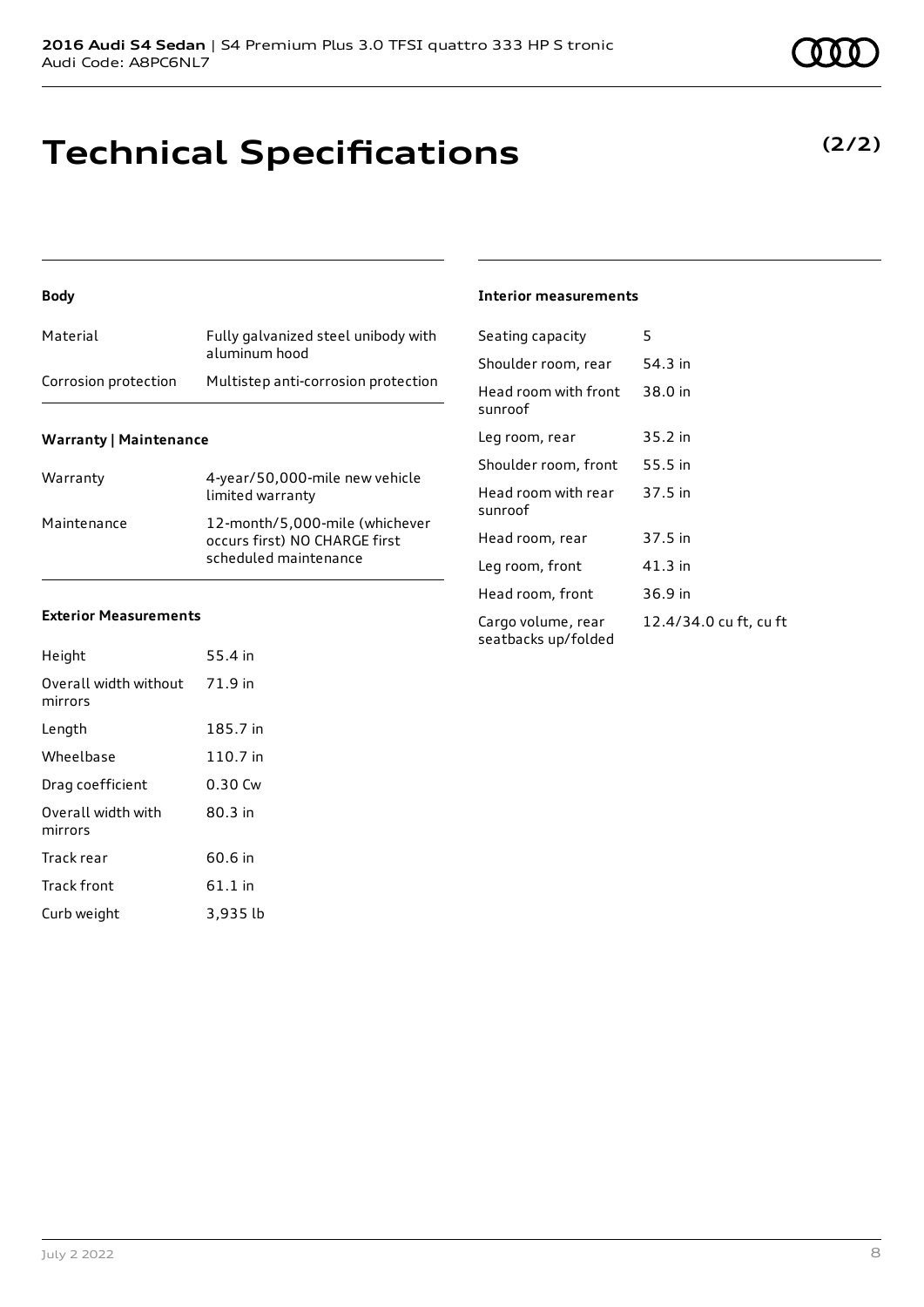

### **Consumption- and emission**

**Consumption by NEDC**

combined 21 mpg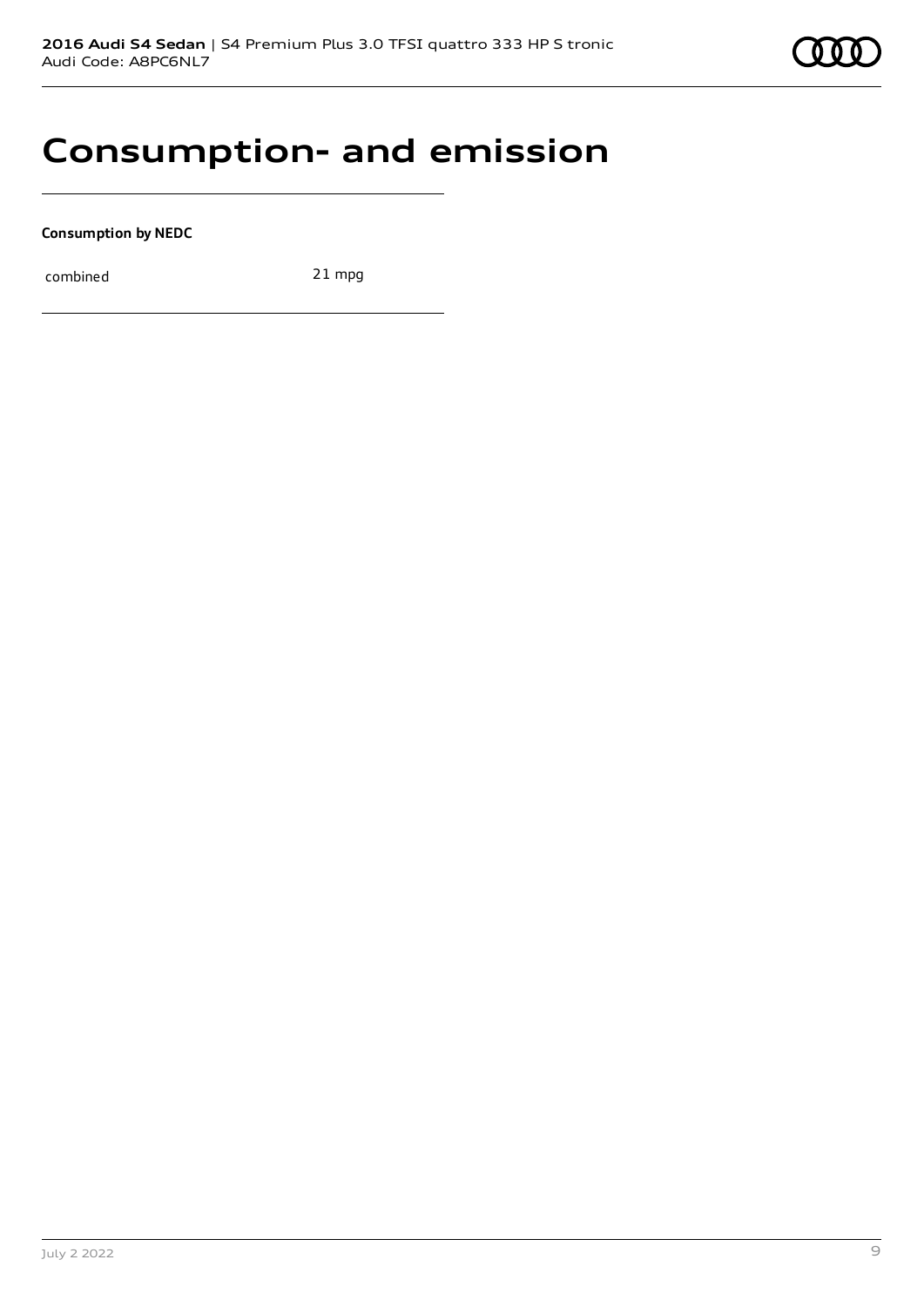### **Contact**

Dealer **Audi Chantilly**

14839 Stonecroft Center Ct 20151 Chantilly VA

Phone: +17039562100 FAX: 7039562139

www: [https://www.audichantilly.com](https://www.audichantilly.com/)